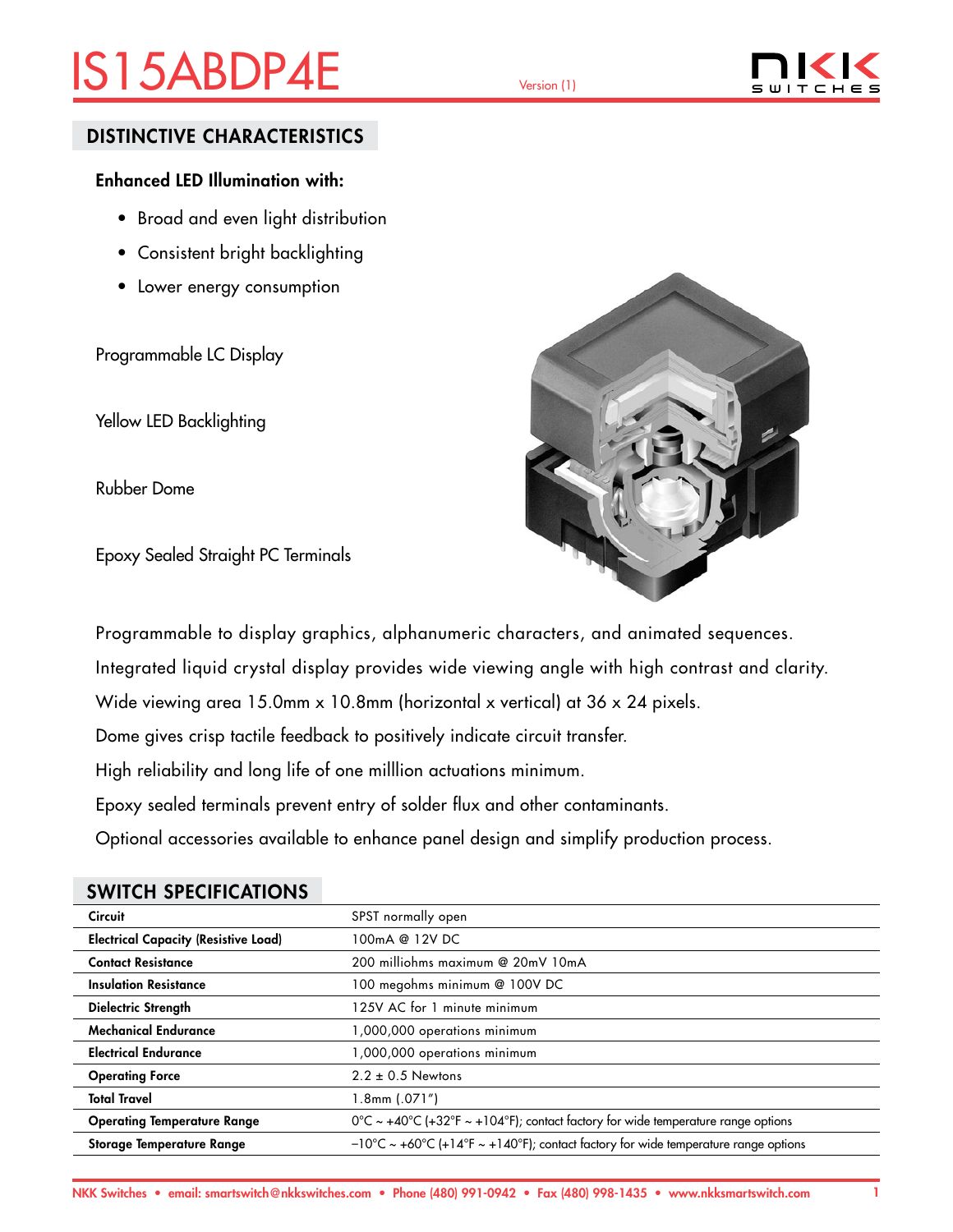# **SMARTSHTM**

## LCD SPECIFICATIONS

### Characteristics of Display

| <b>Display Operation Mode</b> | STN negative                                   |
|-------------------------------|------------------------------------------------|
| <b>Display Condition</b>      | Transflective with built-in LED backlight      |
| <b>Viewing Angle</b>          | Adjustable                                     |
| <b>Driving Method</b>         | 1/24 duty. 1/5 bias (built-in driving circuit) |
| <b>Viewing Area</b>           | 15.0mm x 10.8mm (horizontal x vertical)        |
| <b>Pixel Format</b>           | $36 \times 24$ dots (horizonal x vertical)     |
| <b>Pixel Size</b>             | 0.36mm x 0.36mm (horizontal x vertical)        |
| <b>Backlight LED</b>          | Yellow                                         |



 $\mathbf{w}$ ┯ ⊏

with Blue LCD Mode

| Absolute Maximum Ratings (Temperature at 25°C) |                         |                           | Recommended Operating Conditions (Temperature at 25°C) |                |         |         |          |
|------------------------------------------------|-------------------------|---------------------------|--------------------------------------------------------|----------------|---------|---------|----------|
| <b>Items</b>                                   | <b>Symbols</b>          | <b>Ratings</b>            | <b>Items</b>                                           | <b>Symbols</b> | Minimum | Typical | Maximum  |
| Supply Voltage for Logics                      | $V_{DD}$                | $-0.3V$ to $+7.0V$        | <b>Supply Voltage for Logics</b>                       | $V_{DD}$       | 4.5V    | 5.0V    | 5.5V     |
| <b>Supply Voltage for LCD</b>                  | $V_{LC}$                | $-0.3V$ to $+12.0V$       | <b>Supply Voltage Blue</b>                             | $V_{LC}$       |         | 7.5V    |          |
| <b>Input Voltage</b>                           |                         | $-0.3V$ to $V_{DD}$ +0.3V | Input Voltage                                          | v,             | 0V      |         | $V_{DD}$ |
| Output Voltage                                 | $\mathsf{V}_\mathsf{O}$ | $-0.3V$ to $V_{DD}$ +0.3V | <b>Driving Frequency</b>                               | $t_{FLM}$      |         | 64Hz    |          |

### DC Characteristics of LCD Drive IC (Temperature at 0°C to 40°C and  $V_{DD} = 5.0V \pm 10\%$ )

| <b>Items</b>                      | Symbols                    | <b>Test Conditions</b>                           | Minimum        | Typical | Maximum                    | Unit |
|-----------------------------------|----------------------------|--------------------------------------------------|----------------|---------|----------------------------|------|
| High Level Input Voltage          | $\mathsf{V}_{\mathsf{IH}}$ |                                                  | $0.7 V_{DD}$   |         | $\mathsf{V}_{\mathsf{DD}}$ |      |
| Low Level Input Voltage           | $\mathsf{V}_{\mathsf{IL}}$ |                                                  | 0              |         | $0.3 V_{DD}$               | v    |
| High Level Input Leakage Current  | ∎ин                        | $V_1 = V_{DD}$                                   |                |         | 10                         | μA   |
| Low Level Input Leakage Current   | Ŧш                         | $V_i = 0V$                                       |                |         | $-10$                      | μA   |
| High Level Output Voltage         | $\mathsf{V}_{\mathsf{OH}}$ | $I_{OH} = -500 \mu A$                            | $V_{DD} - 0.5$ |         |                            | v    |
| Low Level Output Voltage          | $\mathsf{V}_{\mathsf{OL}}$ | $I_{\text{O1}} = 500 \mu A$                      |                |         | 0.5                        | v    |
| High Level Output Leakage Current | $I_{LOH}$                  | $V_{\odot} = V_{\text{DD}}$                      |                |         | 10                         | μA   |
| Low Level Output Leakage Current  | $I_{\text{LOL}}$           | $V_0 = 0V$                                       |                |         | $-10$                      | μA   |
| <b>Supply Current</b>             | I <sub>DD</sub>            | $f_{\text{SCP}} = 1.0$ MHz                       |                |         | 500                        | μA   |
| <b>LCD Drive Current</b>          | $I_{LC}$                   | $f_{IP} = 2.4$ kHz V <sub>LC</sub> = 7.3V ~ 7.5V |                | 500     | 2.000                      | μA   |

## Timing Characteristics of LCD Drive IC

| (Temperature at 0°C to 40°C and $V_{DD} = 5.0V \pm 10\%$ ) |                                 |                   |                         |  |  |  |  |
|------------------------------------------------------------|---------------------------------|-------------------|-------------------------|--|--|--|--|
| ltems                                                      |                                 |                   | Symbols Minimum Maximum |  |  |  |  |
| <b>Clock Operation Frequency</b>                           | $f_{\text{SCP}}$                |                   | 6.0MHz                  |  |  |  |  |
| Latch Pulse Frequency                                      | $f_{\scriptscriptstyle \rm IP}$ |                   | 50kHz                   |  |  |  |  |
| Clock High Level Pulse Width                               | $t_{\text{CWH}}$                | 70ns              |                         |  |  |  |  |
| Clock Low Level Pulse Width                                | t <sub>cwi</sub>                | 70ns              |                         |  |  |  |  |
| Data Setup Time                                            | $t_{\text{DSD}}$                | 45ns              |                         |  |  |  |  |
| Data Hold Time                                             | $t_{DHD}$                       | 50ns              |                         |  |  |  |  |
| Data Output Delay Time                                     | t <sub>PDO</sub>                |                   | 25ns                    |  |  |  |  |
| Latch Setup Time                                           | $t_{\rm DSL}$                   | 50ns              |                         |  |  |  |  |
| Latch Hold Time                                            | $t_{DHL}$                       | 50ns              |                         |  |  |  |  |
| Latch High Level Width                                     | <sup>†</sup> LWH                | 200 <sub>ns</sub> |                         |  |  |  |  |
| <b>FLM Setup Time</b>                                      | $t_{\texttt{DSF}}$              | 50 <sub>ns</sub>  |                         |  |  |  |  |
| <b>FLM Hold Time</b>                                       | $t_{\text{DHF}}$                | 50ns              |                         |  |  |  |  |
| <b>SCP, LP Rise/Fall Time</b>                              | $t_r/t_f$                       |                   | 1 5 n s                 |  |  |  |  |

### Timing Diagram



\*3 Location of LP signal on first line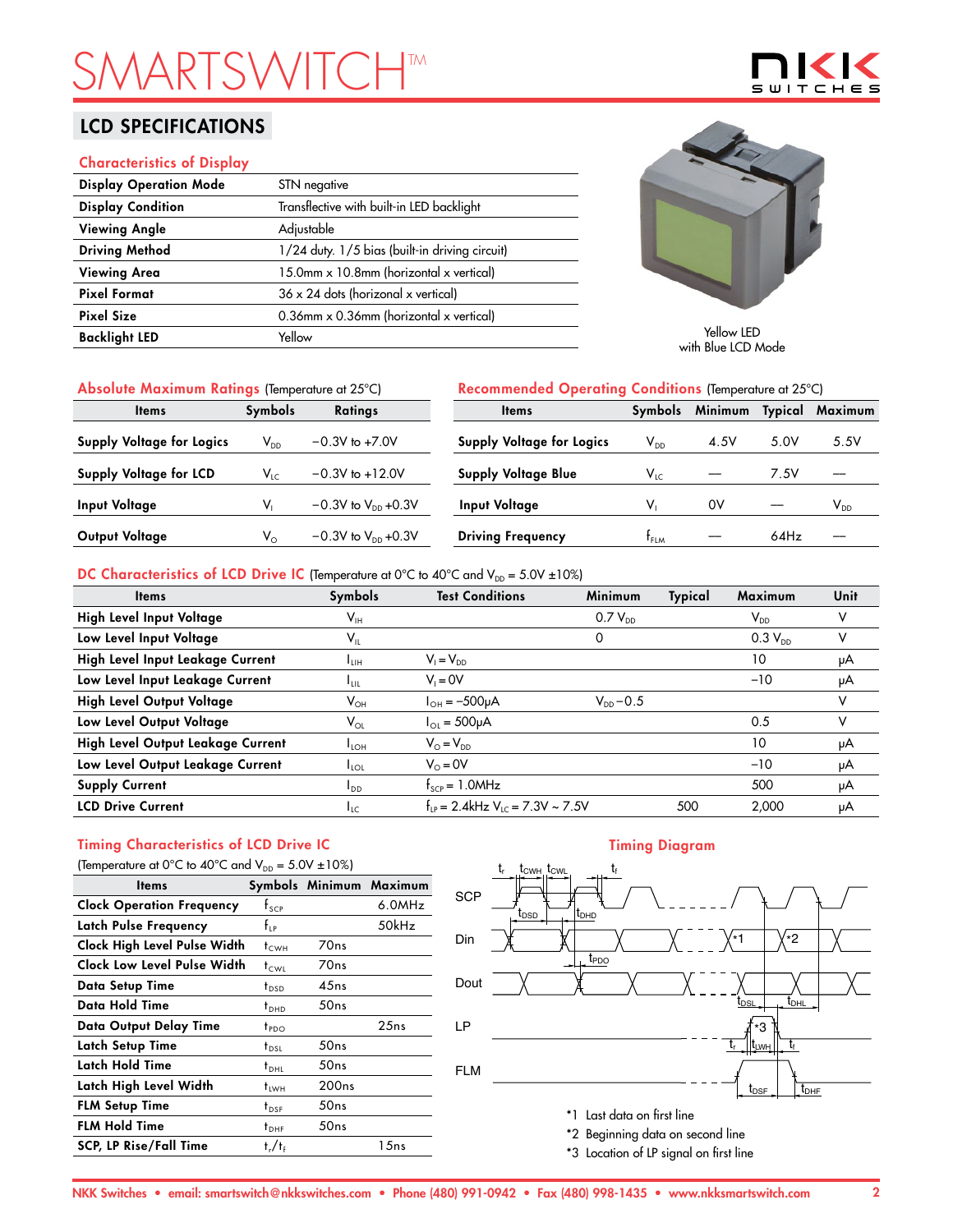## **ARTSWITCH™**



## BLOCK DIAGRAM & PIN CONFIGURATIONS



| Pin No.                         | Symbol       | Name                      | <b>Function</b>                                                                                                                                                                                                                                 |
|---------------------------------|--------------|---------------------------|-------------------------------------------------------------------------------------------------------------------------------------------------------------------------------------------------------------------------------------------------|
| $\left( \mathbf{I}\right)$      | <b>SW</b>    | <b>Terminal of Switch</b> | Normally open                                                                                                                                                                                                                                   |
| $^\copyright$                   | <b>SW</b>    | <b>Terminal of Switch</b> | Normally open                                                                                                                                                                                                                                   |
| $\circled{3}$                   | $BL-LED (-)$ | Terminal of Backlight LED | Cathode                                                                                                                                                                                                                                         |
| $\bf(4)$                        | Dout         | Data Output               | Display serial output. Can be used to connect to Din of the next SMARTSWITCH. As a result,<br>many SMARTSWITCHES can be controlled with one clock and data signal.                                                                              |
| (5)                             | <b>FLM</b>   | <b>First Line Marker</b>  | The marking signal for the first line data of LCD display. The first line of LCD will be selected<br>by the falling edge of LP signal during the high level (FLM).                                                                              |
| $\left( \bullet \right)$        | LP           | Latch Pulse               | Line data latch pulse will latch content of internal 40-bit shift register at falling edge for one<br>line of display. LP will also increment the display line by one.                                                                          |
| (7)                             | <b>SCP</b>   | Serial Clock Pulse        | Clock used by 40-bit internal shift register of the switch, shifting the display data bit presented<br>at Din at falling edge.                                                                                                                  |
| $\bf (8)$                       | Din          | Data Input                | Display serial data bit. Note: to map the display data, because of the difference between the<br>number of internal shift register data (40) and the single line of LCD pixels (36), the first four<br>bits of data shifted will be dummy bits. |
| $\left( \mathbf{\Theta}\right)$ | <b>GND</b>   | Ground                    |                                                                                                                                                                                                                                                 |
| $\circledR$                     | $V_{DD}$     | Power                     | Power source for logic circuit                                                                                                                                                                                                                  |
| $\textcircled{\scriptsize{1}}$  | $V_{LC}$     | Power                     | Power source for LCD drive                                                                                                                                                                                                                      |
| $\odot$                         | $BL-LED (+)$ | Terminal of Backlight LED | Anode for common                                                                                                                                                                                                                                |
| $\bf \Omega$                    | NC.          | None                      | No Connection                                                                                                                                                                                                                                   |